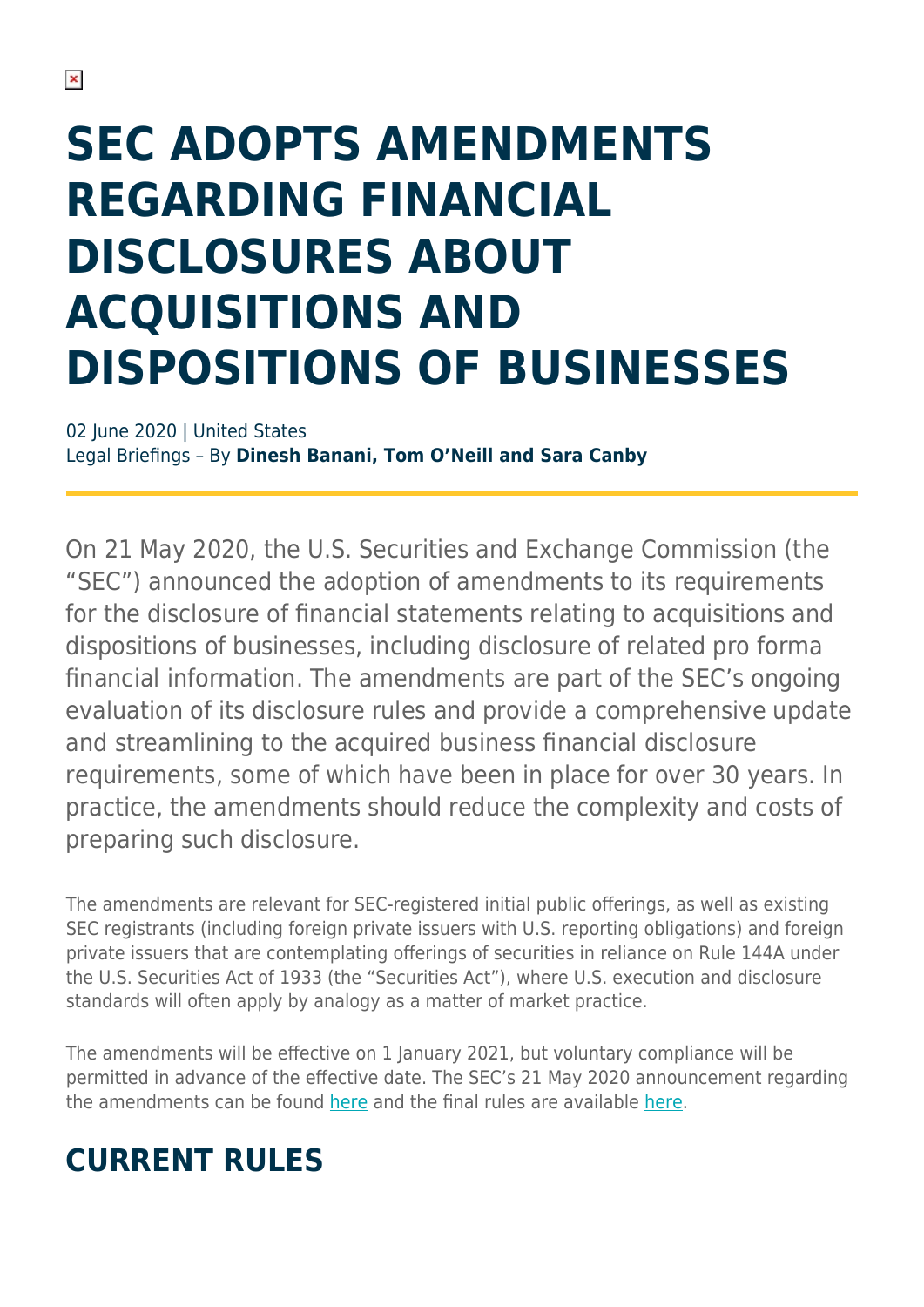The amendments relate primarily to Rule 3-05 and Article 11 of Regulation S-X under the Securities Act, in addition to other rules and forms relating to financial disclosures about acquisitions and dispositions of businesses.

Rule 3-05 of Regulation S-X requires an issuer to provide separate audited annual and unaudited interim pre-acquisition financial statements of an acquired business ("Rule 3-05 Financial Statements") for varying periods, depending on the "significance" of the acquired business relative to the issuer. The significance of a completed or "probable" acquisition is assessed under the highly technical investment, asset and income tests (together, the "significance tests"), which are generally calculated by the issuer's auditors and expressed as a percentage. A completed or "probable" acquisition is "significant" if it meets the 20% threshold on any of the significance tests.

Subject to certain exceptions, Rule 3-05 Financial Statements are required for a completed acquisition between the 20% and 50% significance levels if completion occurred at least 75 days prior to the date of the offering document (i.e., outside of the "75-day grace period"); Rule 3-05 Financial Statements will generally be required for a completed or "probable" acquisition meeting the 50% threshold under any of the significance tests and the 75-day grace period is not available to such acquisitions.

Article 11 of Regulation S-X requires an issuer that is required to provide Rule 3-05 Financial Statements to also provide unaudited pro forma financial information relating to an acquisition or disposition<sup>1</sup>. Pro forma financial information typically includes a pro forma balance sheet and pro forma income statements based on the historical financial statements of the issuer and the acquired or disposed business, including adjustments to show how the acquisition or disposition might have affected those financial statements.

## **AMENDMENTS**

The SEC summarized the amendments<sup>2</sup>, stating they will:

update the significance tests by:

 $\circ$  revising the investment significance test to compare (i) the issuer's investments in and advances to the acquired or disposed business to (ii) the issuer's aggregate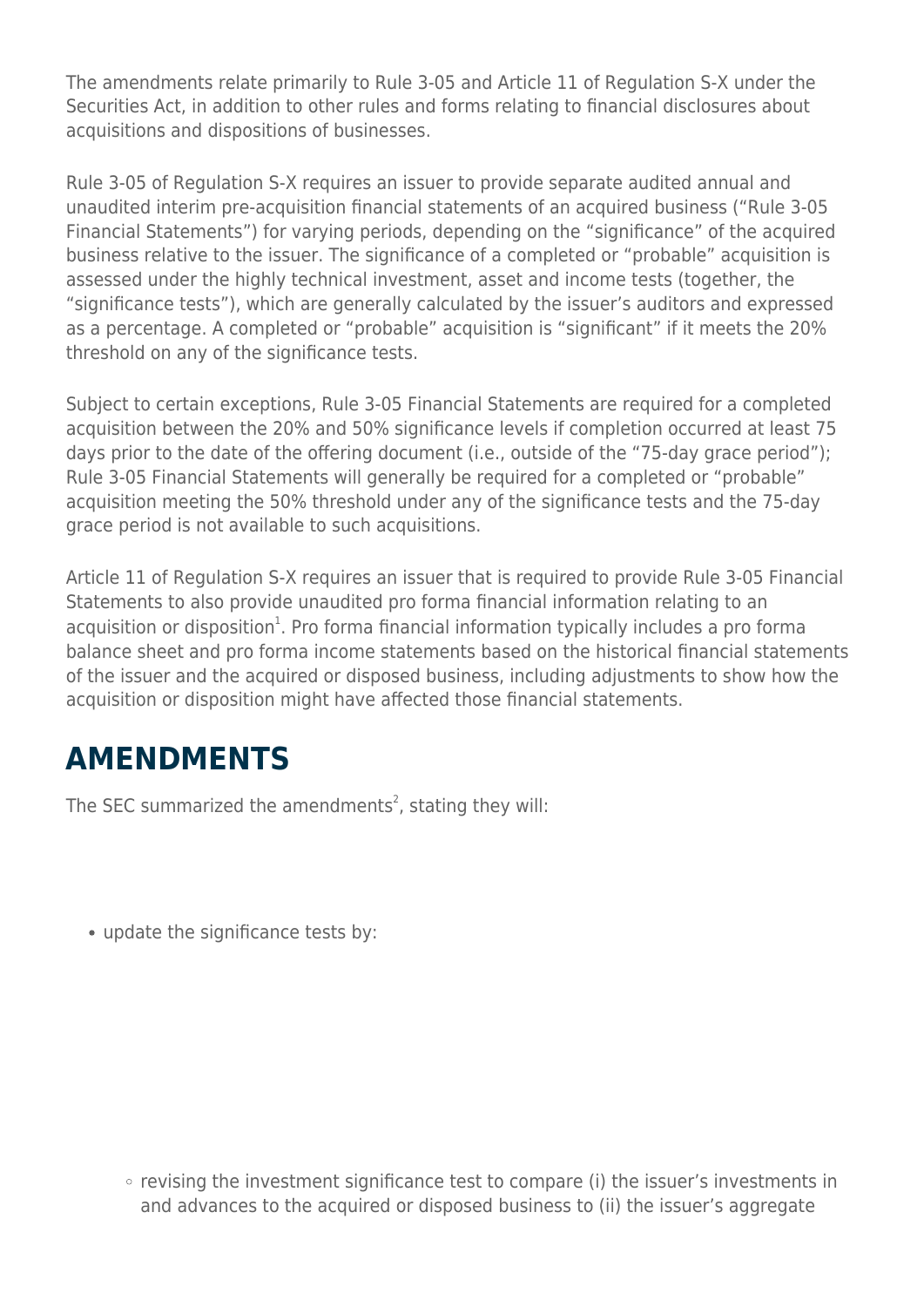worldwide market value if available (instead of total assets, which are measured at book value);

- revising the income significance test by adding a revenue component to the net income component;
- expanding the use of pro forma financial information in measuring significance; and

○ conforming, to the extent applicable, the significance threshold and tests for

- disposed businesses to those used for acquired businesses; modify and enhance the required disclosure for the aggregate effect of acquisitions for which financial statements are not required or are not yet required by eliminating historical financial statements for insignificant businesses and expanding the pro forma financial information to depict the aggregate effect in all material respects;
- require Rule 3-05 Financial Statements to cover no more than the two most recent fiscal years, noting that if trends depicted in Rule 3-05 Financial Statements are not indicative or are otherwise incomplete, an issuer must provide "such further material information as is necessary to make the required statements, in light of the circumstances under which they are made, not misleading";
- permit abbreviated disclosure of financial statements that omit certain expenses for certain acquisitions of a component of an entity, which is particularly helpful in circumstances where the acquired business represents only a small portion of the selling entity and thus does not maintain separate and distinct accounts necessary to prepare Rule 3-05 Financial Statements;
- permit the use of, or reconciliation to, International Financial Reporting Standards as issued by the International Accounting Standards Board ("IFRS-IASB") rather than U.S. GAAP in certain circumstances, in order to increase the consistency between the basis of accounting used by acquired businesses and foreign private issuers, as well as to permit acquired businesses and issuers to avoid unnecessary costs (as discussed in further detail below);
- make Rule 3-05 more consistent with Rule 3-06 by permitting omission of separate acquired business financial statements in a broader range of circumstances once the acquired business has been included in the issuer's post-acquisition financial statements for nine months or a complete fiscal year, depending on significance;
- amend the pro forma financial information requirements to improve the content and relevance of such information; more specifically, the revised pro forma adjustment criteria will provide for: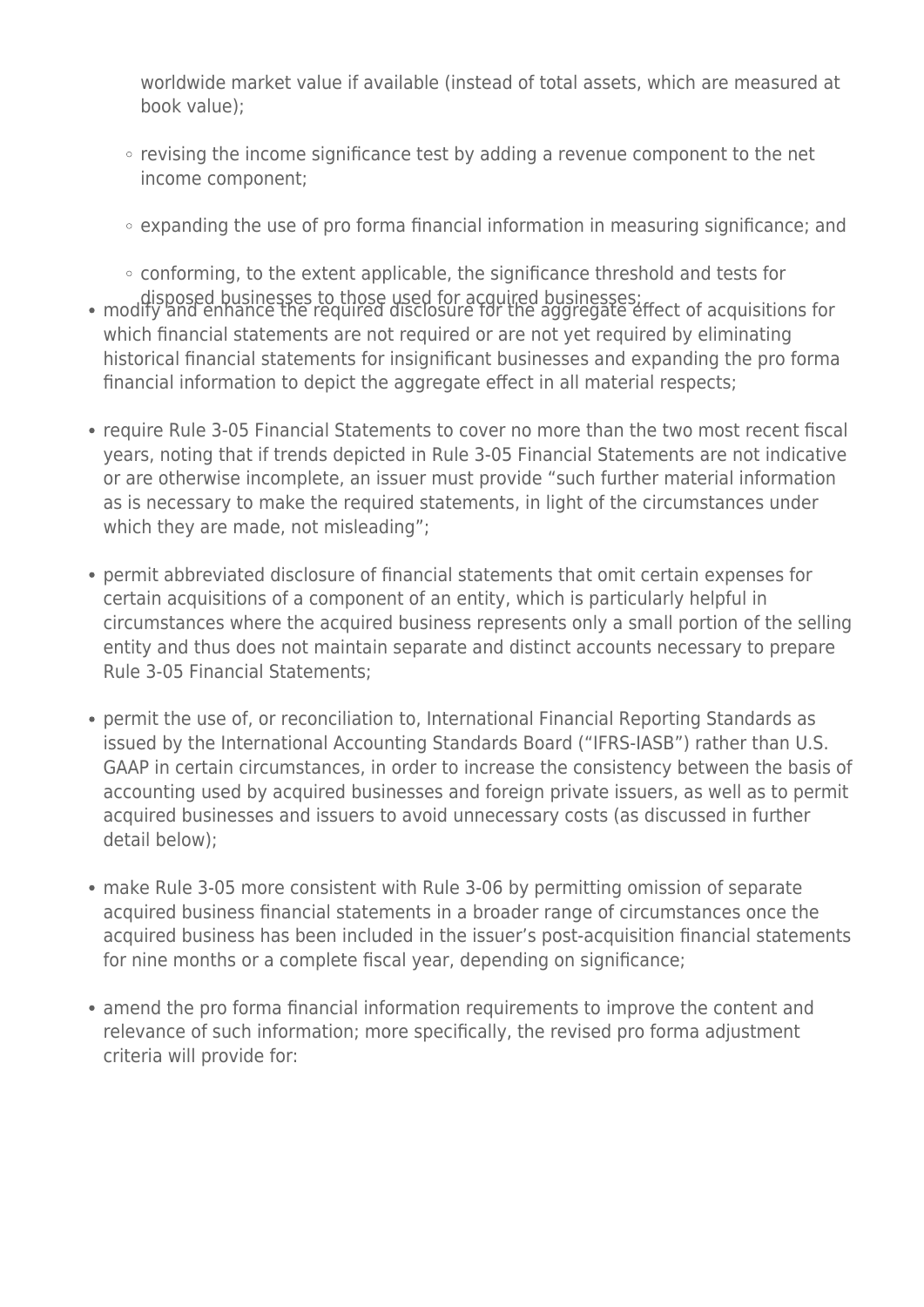- mandatory "Transaction Accounting Adjustments" reflecting (i) in the pro forma condensed balance sheet the accounting for the transaction required by U.S. GAAP or IFRS-IASB, as applicable, and (ii) in the pro forma condensed income statements, the effects of those pro forma balance sheet adjustments assuming the adjustments were made as of the beginning of the fiscal year presented;
- mandatory "Autonomous Entity Adjustments" reflecting the operations and financial position of the issuer as an autonomous entity if the issuer was previously part of another entity; and
- optional "Management's Adjustments" including forward-looking information that depicts synergies and dis-synergies of the acquisitions and dispositions for which pro forma effect is being given if, in management's opinion, such adjustments would enhance an understanding of the pro forma effects of the transaction and certain conditions related to the basis and the form of presentation are met.

It will be interesting to see how many issuers decide to include "Management's Adjustments" in their pro forma financial information. In its adopting release for the new rules, the SEC observed that most of the public comments on pro forma financial information focused on such "Management's Adjustments" and public feedback was very mixed. The SEC acknowledged that such adjustments "may not be appropriate for all circumstances" and noted that any forward-looking information supplied in "Management's Adjustments" is expressly covered by existing safe harbour provisions for forward-looking information set forth in Rule 175 under the Securities Act and Rule 3b-6 under the U.S. Securities Exchange Act of 1934 (the "Exchange Act").

#### **MORE LIBERALISED USE OF IFRS-IASB**

The amendments address the mismatch between the definition of "foreign private issuer" and the more stringent "foreign business" definition used in Rule 3-05, which had previously resulted in circumstances where an acquired business that did not meet the definition of foreign business (but was otherwise permitted to present its financial statements using IFRS-IASB as a foreign private issuer under Regulation S-X) would be required to have its Rule 3-05 Financial Statements prepared in accordance with U.S. GAAP at significant cost to the issuer. The SEC noted the need to permit issuers to avoid unnecessary costs such as "one-time presentations of the U.S. GAAP reconciling information where such information would not be material to investors." Thus, the amendments permit foreign private issuers that prepare their financial statements using IFRS-IASB to reconcile Rule 3-05 Financial Statements of foreign businesses prepared using home country GAAP to IFRS-IASB rather than U.S. GAAP in order to "provide more comparable information and better facilitate analysis of the financial statements" as well as to follow the form and content requirements of Form 20-F. In addition, Rule 3-05 Financial Statements may be prepared in accordance with IFRS-IASB without reconciliation to U.S. GAAP if the acquired business would qualify as a foreign private issuer if it were an SEC registrant.<sup>3</sup>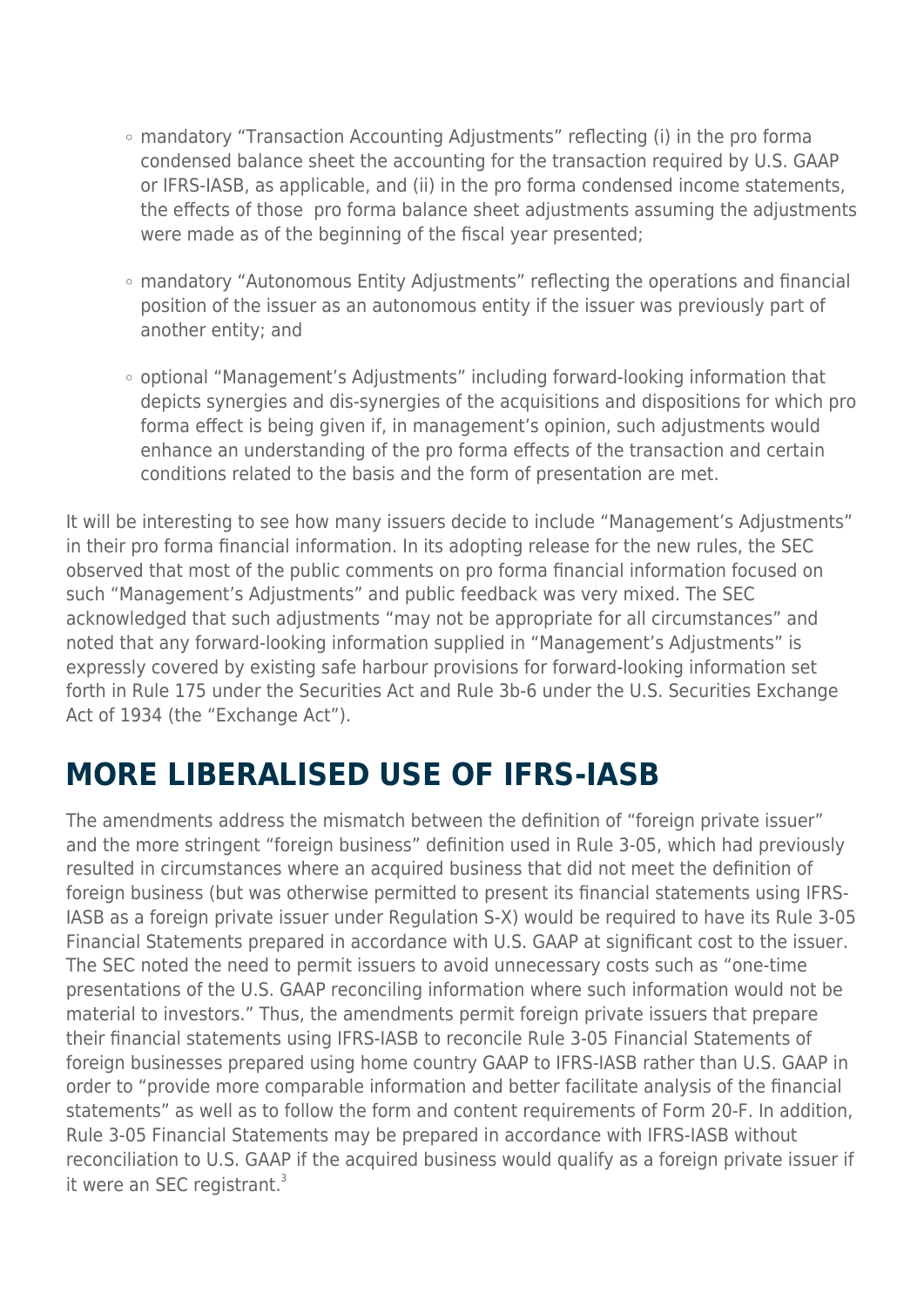# **LIKELY IMPACT ON RULE 144A PRACTICE**

Although Rule 3-05 and Article 11 of Regulation S-X and related rules are not technically applicable to unregistered offerings conducted under Rule 144A, the application of such rules is important in the context of ensuring that a Rule 144A offering document that is subject to "Rule 10b-5 execution standards" does not contain any material misstatements or omissions.

For Rule 144A offerings, the amendments should make it easier to apply the significance definition and reduce the likelihood of anomalous results under the significance tests, which was a major complaint under the previous rules. For example, the amendments to the investment significance test requiring use of the issuer's aggregate worldwide market value rather than the historical book value of its total assets to assess significance should better reflect the relative size of the acquired business in economic terms. The addition of a revenue component to the income significance test should mitigate the effect of infrequent expenses, gains, and losses on the calculation and also potentially prevent insignificant businesses from being deemed significant for issuers with marginal or break-even net income or loss. Many of the amendments should also reduce the volume of information presented about acquired businesses and focus the disclosures on more decision-relevant information.

As a result, these amendments are likely to help quicken the execution process for a Rule 144A offering conducted in connection with, or on or around the time of, an M&A transaction by the issuer. In the adopting release for the amendments, the SEC observed that an issuer's ability to provide disclosure for periods prior to an acquisition is often dependent on access to and the cooperation of both the acquired business and its independent auditor. The age of the acquired business's required financial statements, as well as changes in the acquired business's personnel or its independent auditor that occurred during the historical periods for which financial statements may be required, can impair an issuer's ability to timely meet the financial reporting requirements for such acquisitions; this may adversely impact the issuer's ability to access capital within the time frames it needs to operate its business and make investments. The amendments should help to ameliorate these impediments to capital formation by focusing on more recent historical periods, relying on more relevant disclosure triggers and definitions, and increasing the relevance of pro forma financial information.

- 1. Please note that marketing and/or disclosure considerations may lead to the inclusion of Rule 3-05 Financial Statements and related pro forma financial information in offering documents even when not strictly required under Rule 3-05.
- 2. Please note that amendments relating to oil and gas producing businesses, real estate operations and investment companies have been omitted for purposes of this summary.
- 3. Given the SEC's focus on comparability for investors, in circumstances where an SEC registrant presents its financial statements in U.S. GAAP, the pro forma financial information reflecting the acquisition will continue to be required to be presented in U.S.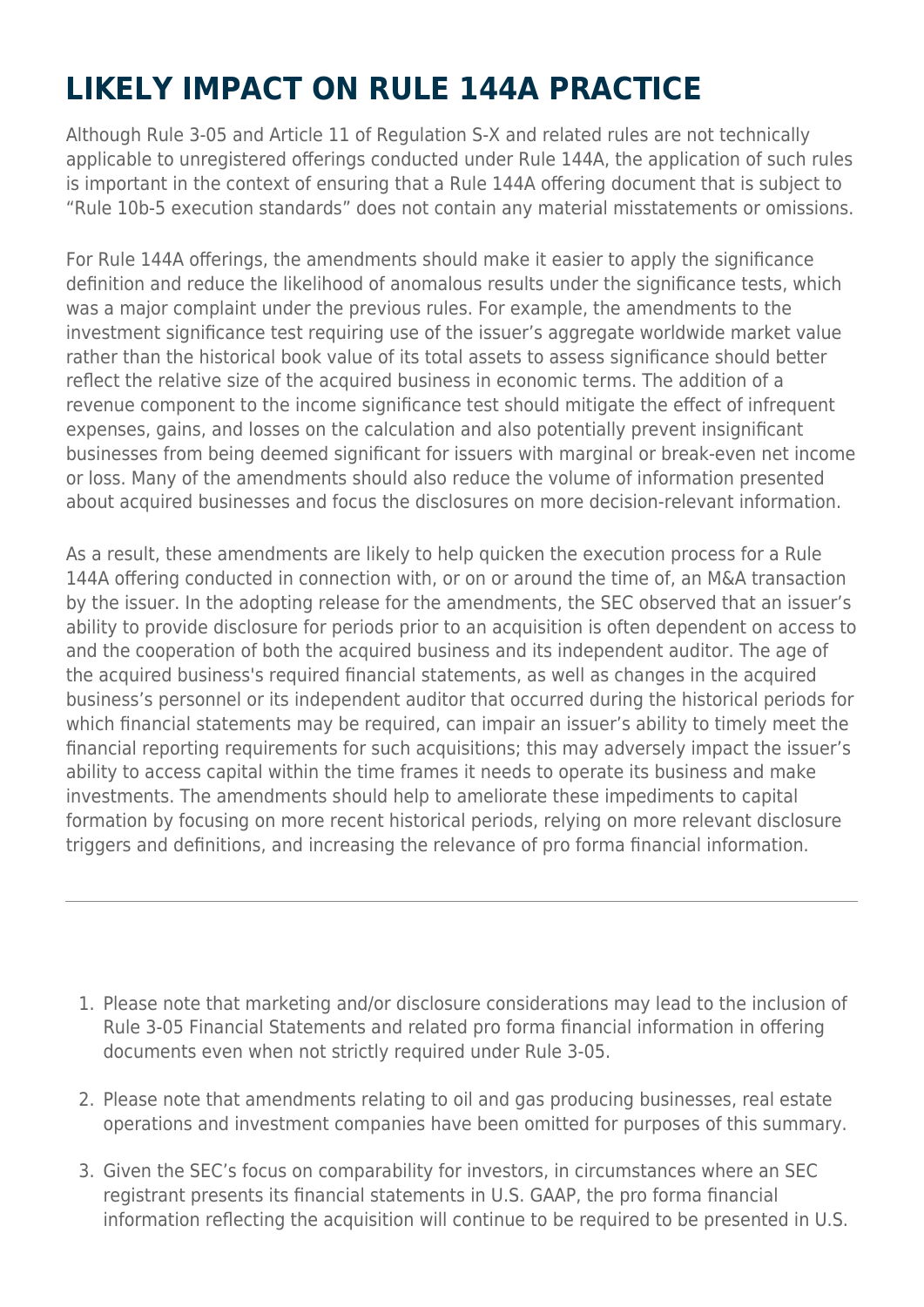GAAP.